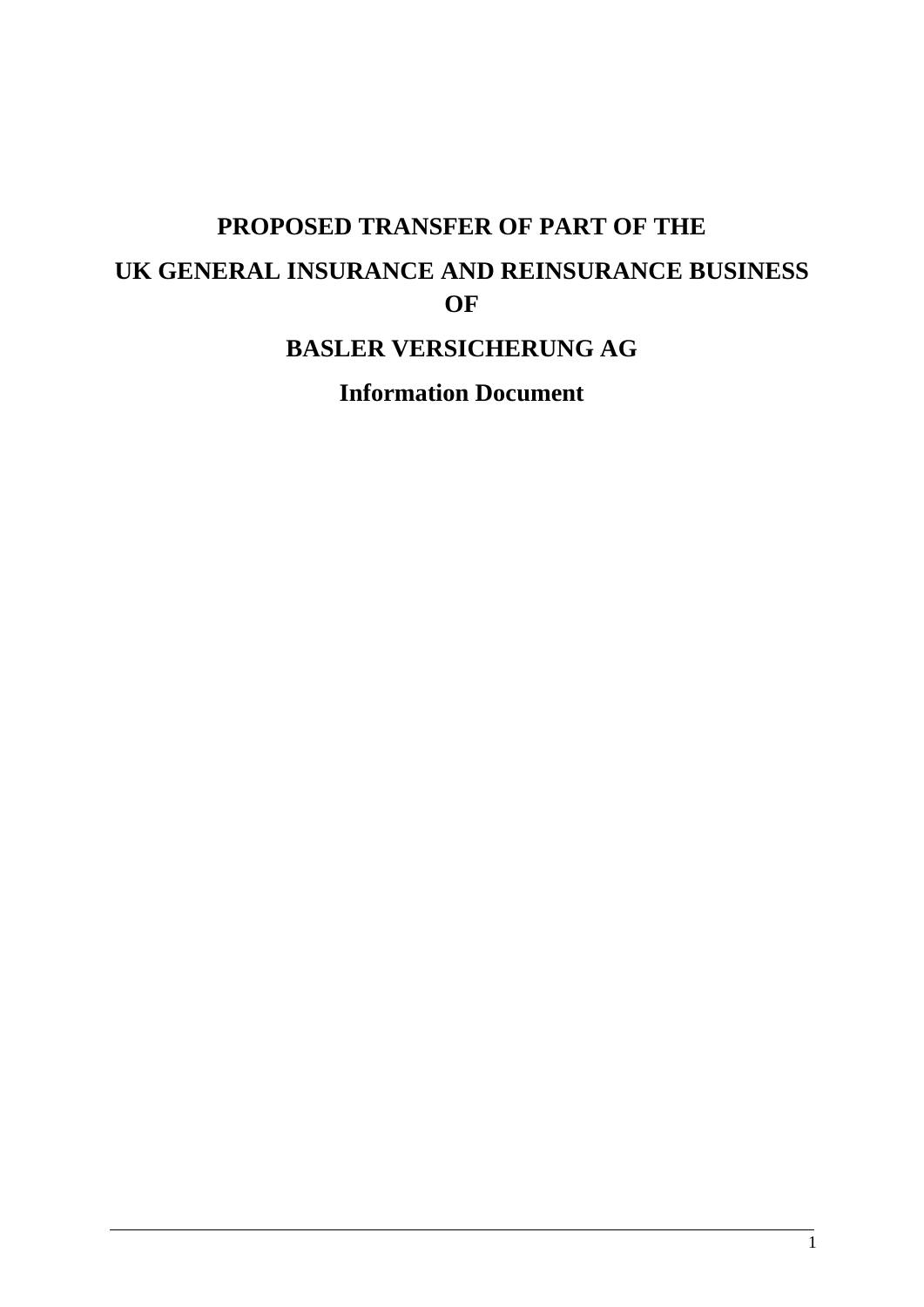## **Contents**

| 1. |     |                                                       |  |
|----|-----|-------------------------------------------------------|--|
|    | 1.1 |                                                       |  |
|    | 1.2 |                                                       |  |
|    | 1.3 |                                                       |  |
|    | 1.4 |                                                       |  |
| 2. |     |                                                       |  |
|    | 2.1 |                                                       |  |
|    | 2.2 |                                                       |  |
| 3. |     | PART C: SUMMARY OF THE INDEPENDENT EXPERT'S REPORT  8 |  |
| 4. |     |                                                       |  |
| 5. |     |                                                       |  |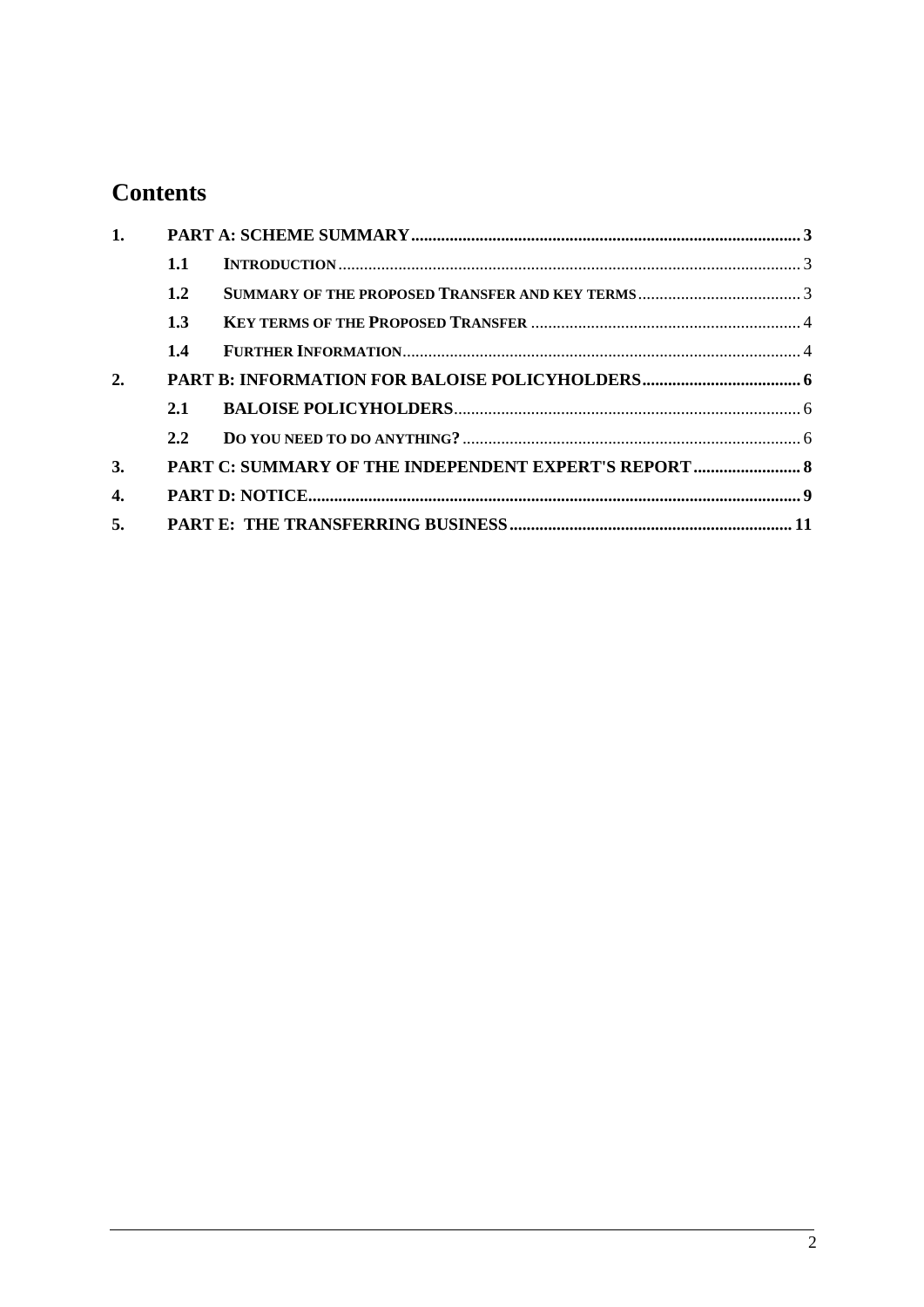### <span id="page-2-0"></span>**1. PART A: SCHEME SUMMARY**

## <span id="page-2-1"></span>**1.1 INTRODUCTION**

Basler Versicherung AG, also known as Baloise Insurance Limited (**Baloise**), including its UK branch (**Baloise UK Branch**), is proposing to transfer part of its UK general insurance and reinsurance business, including all of the UK general insurance and reinsurance business written through the UK Branch, to Bothnia International Insurance Company Limited (**Bothnia**) (the **Proposed Transfer**). Bothnia is a wholly owned subsidiary of Compre Holdings Limited (**Compre**).

Under the Proposed Transfer, all of the UK general insurance and reinsurance policies written by Baloise UK Branch and part of the UK general insurance and reinsurance policies written by Baloise will be transferred to Bothnia. No other terms and conditions of the policies will change as a result of the Proposed **Transfer** 

This explanatory statement summarises the key elements of the proposal and provides further information about the changes.

## <span id="page-2-2"></span>**1.2 SUMMARY OF THE PROPOSED TRANSFER AND KEY TERMS**

Baloise has agreed, subject to the necessary approvals, to transfer all of Baloise UK Branch's UK general insurance and reinsurance business and part of Baloise's UK general insurance and reinsurance business, including the relevant policies and

corresponding assets and liabilities (the **Transferring Business**) to Bothnia. Further details of the Transferring Business are set out in Part E.

The Proposed Transfer will be implemented through an insurance business transfer under Part VII of the Financial Services and Markets Act 2000 (**FSMA**), which will require the approval of the High Court of England and Wales (the **Court**). The Court hearing is currently scheduled for 14 December 2020. If the Proposed Transfer is approved by the Court, it is intended that it will become effective at 23:59 on 18 December 2020 (the **Effective Date**).

The legal process to effect the Proposed Transfer requires the appointment of an independent expert (who must be an independent consulting actuary and not an employee of Baloise or Bothnia) to give a report (the **Independent Expert's Report**) to the Court on the likely effects of the Proposed Transfer on policyholders and other interested parties. This role will be fulfilled by Gary Wells of Milliman LLP (the **Independent Expert**), whose appointment was approved by the Prudential Regulation Authority (the **PRA**), the authority responsible for the supervision and regulation of UK-registered insurance companies, after consultation with the Financial Conduct Authority (**FCA**).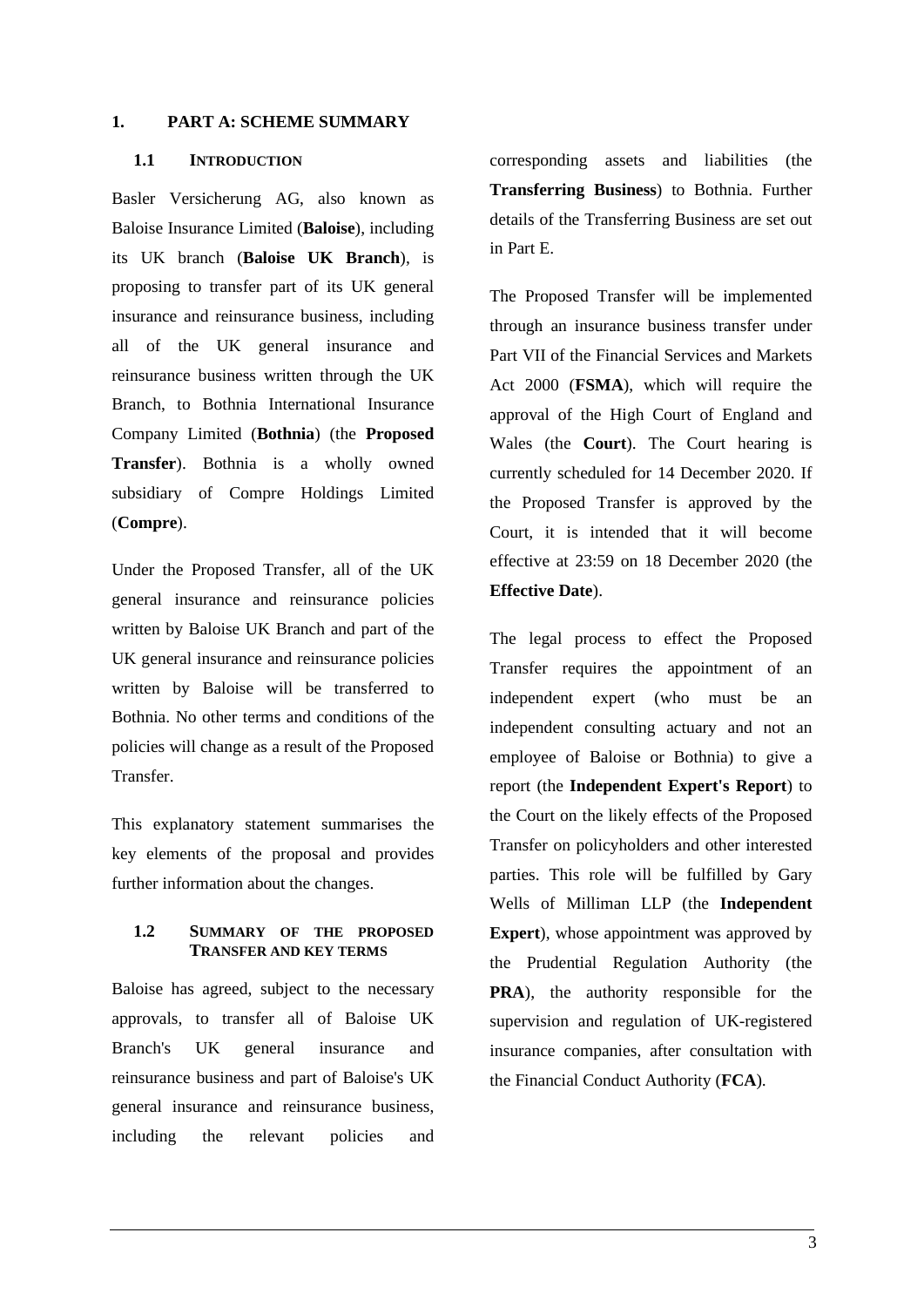The Independent Expert has concluded that the Proposed Transfer will not affect in a materially adverse way either the security or the policy servicing levels of the policyholders of the Transferring Business. A summary of the Independent Expert's Report is set out in Part C of this explanatory statement. The Court will consider this report before approving the Proposed Transfer.

## <span id="page-3-0"></span>**1.3 KEY TERMS OF THE PROPOSED TRANSFER**

With effect from the Effective Date, the Transferring Business, together with certain supporting assets and all liabilities, will automatically transfer to Bothnia.

Baloise policyholders will continue to have the same rights, benefits and obligations and be subject to the same terms and conditions in relation to those policies save that Bothnia will be substituted as the insurer in place of Baloise. This means that:

- if you are a Baloise policyholder, your regular payments to and from Baloise will be payable to and from Bothnia from the date of the Proposed Transfer;
- any pending or current proceedings involving Baloise will be continued by or against Bothnia in place of Baloise and Bothnia will be entitled to any and all defences, claims, counterclaims and rights of set-off that Baloise would have had; and

 any judgment, order or award relating to the Transferring Business which is not fully satisfied on or before the Effective Date will become enforceable by or against Bothnia in the place of Baloise.

We can also confirm that as a result of the Proposed Transfer:

- there will be no changes to the way your policy is administered;
- your policy number(s) will not change; and
- the terms and conditions of your policy will not change.

All costs and expenses incurred in connection with the Proposed Transfer, including the Independent Expert's fees, legal fees and the fees of the PRA and FCA, shall be borne by Bothnia. No policyholders of either party will face any charges relating to the Proposed Transfer.

## <span id="page-3-1"></span>**1.4 FURTHER INFORMATION**

If you have any questions or concerns about the Proposed Transfer, you can find further information, including the Scheme Document, the full Independent Expert's Report free of charge on the dedicated website for the Proposed Transfer at [https://Compre-](https://compre-group.com/notices/Basler-Versicherung-AG)[Group.com/notices/Basler-Versicherung-AG.](https://compre-group.com/notices/Basler-Versicherung-AG)

You can also request free copies of any of these documents or ask any further questions you may have by calling 0203 551 6524 within the UK or on +44 (0)203 551 6524 outside the UK. Phone lines are open from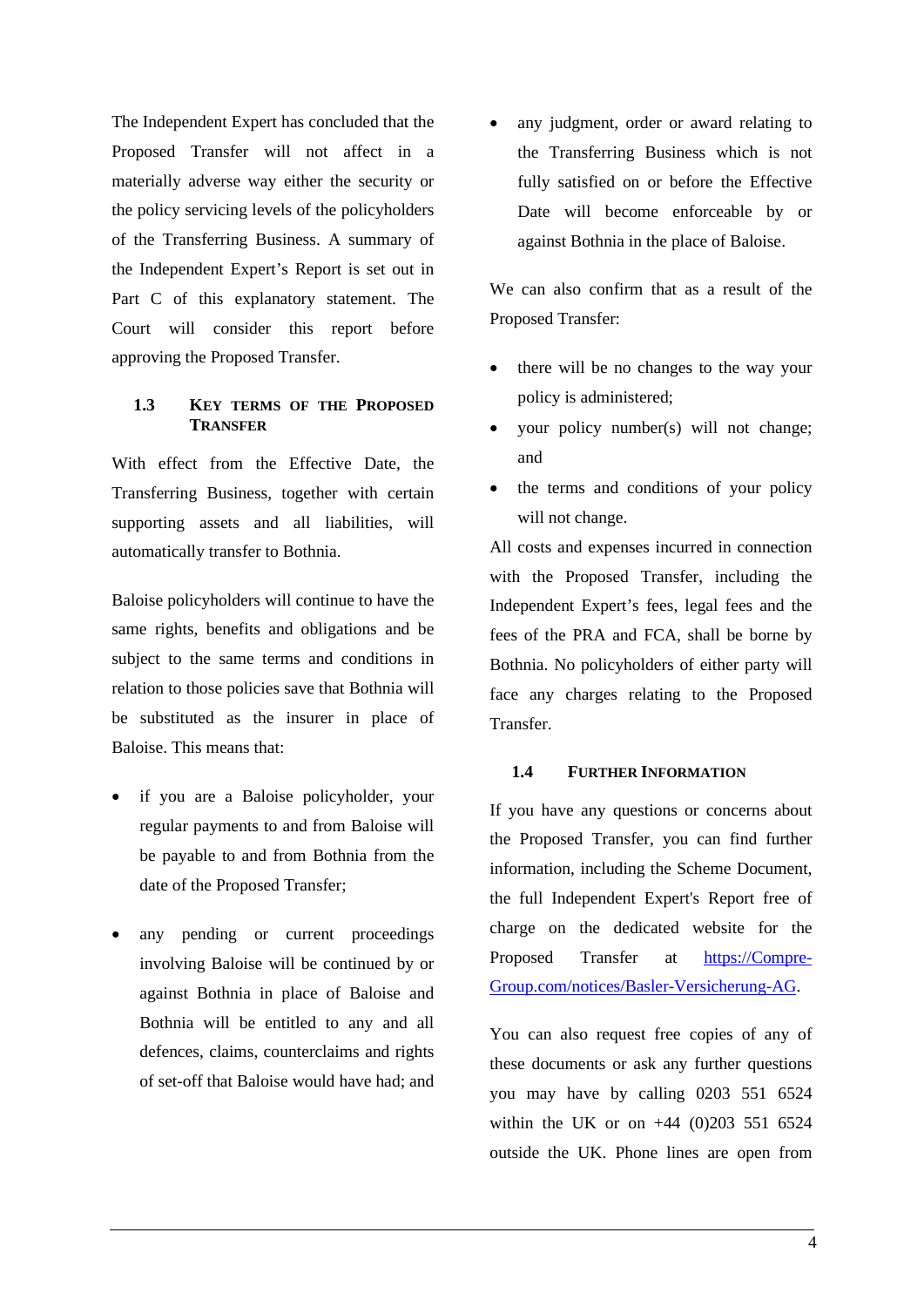9:00 to 17:30 (UK time) on Monday to Friday. Alternatively, you can write to Baloise and Bothnia at 5<sup>th</sup> Floor, 2 Seething Lane, London, EC3N 4AT or by email at caroline.hobbs@compre-group.com.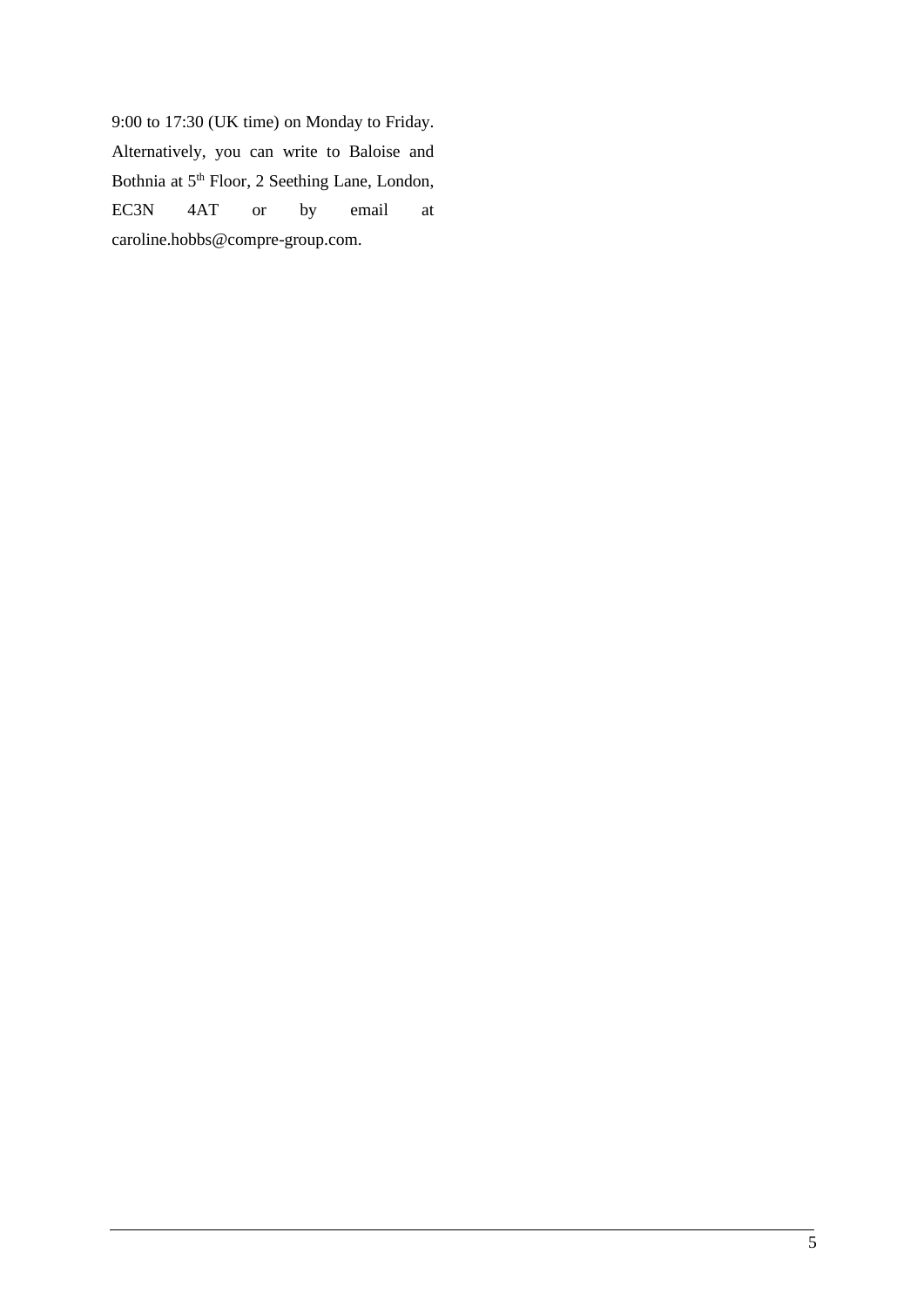## <span id="page-5-0"></span>**2. PART B: INFORMATION FOR BALOISE POLICYHOLDERS**

## <span id="page-5-1"></span>**2.1 BALOISE POLICYHOLDERS**

If you have a UK general insurance or UK general reinsurance policy with Baloise, it is proposed to transfer it, subject to the Court's approval, to Bothnia, save in certain limited exceptions described in the Scheme Document. If the Proposed Transfer is approved by the Court, the policies within the Transferring Business and the related assets, liabilities, rights and obligations will be transferred from Baloise to Bothnia, save in the case of certain limited exceptions described in the Scheme Document.

Your rights and obligations under your policy will not change but will, following the Proposed Transfer, be exercisable against or owed to Bothnia alone.

The Independent Expert has determined that the Proposed Transfer will not affect in a materially adverse way either the security or the policy servicing levels of the policyholders of the Transferring Business.

<span id="page-5-2"></span>**2.2 DO YOU NEED TO DO ANYTHING?**  If you do not have any concerns about the Proposed Transfer you do not need to do anything.

If you are concerned that the Proposed Transfer could adversely affect you, you have the right to raise your concerns with the Court, either in person, through representation or in writing.

The final Court hearing for the approval of the Proposed Transfer is expected to take place on 14 December 2020 at The Rolls Building, Fetter Lane, London, EC4A 1NL. If the Court hearing date changes we will update the dedicated website for the Proposed Transfer, [https://Compre-Group.com/notices/Basler-](https://compre-group.com/notices/Basler-Versicherung-AG)[Versicherung-AG,](https://compre-group.com/notices/Basler-Versicherung-AG) to confirm this so you may wish to check for updates.

In light of the current government guidelines regarding Covid-19, please note that it is possible that the hearing may take place remotely via Skype or another teleconferencing service. It is requested that if you intend to attend the hearing (whether in person or via a representative), you inform Baloise and Bothnia in writing via the contact details provided on the dedicated website for the Proposed Transfer [https://Compre-](https://compre-group.com/notices/Basler-Versicherung-AG)[Group.com/notices/Basler-Versicherung-AG](https://compre-group.com/notices/Basler-Versicherung-AG) as soon as possible and preferably before 1 December 2020 and set out the nature of any objection you may have. This will enable us to provide notification of any changes to the hearing (including any details that are necessary to attend the hearing remotely) and, where possible, to address any concerns raised in advance of the hearing.

If you believe you will be adversely affected by the proposals we ask that you give notice in writing as soon as possible, and preferably before 1 December 2020. All correspondence should be addressed to Baloise and Bothnia at 5<sup>th</sup> Floor, 2 Seething Lane, London, EC3N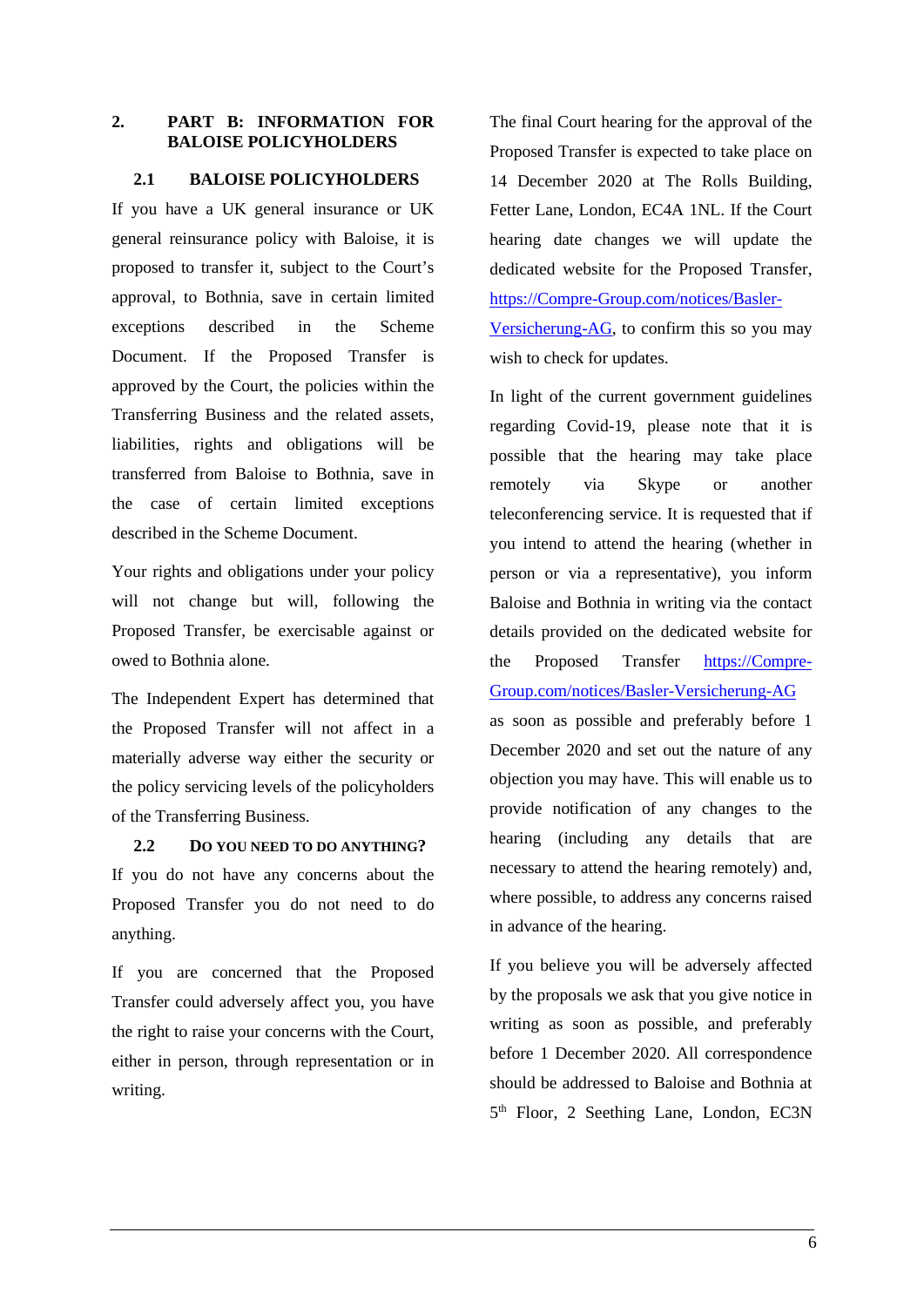4AT or by email at caroline.hobbs@compregroup.com.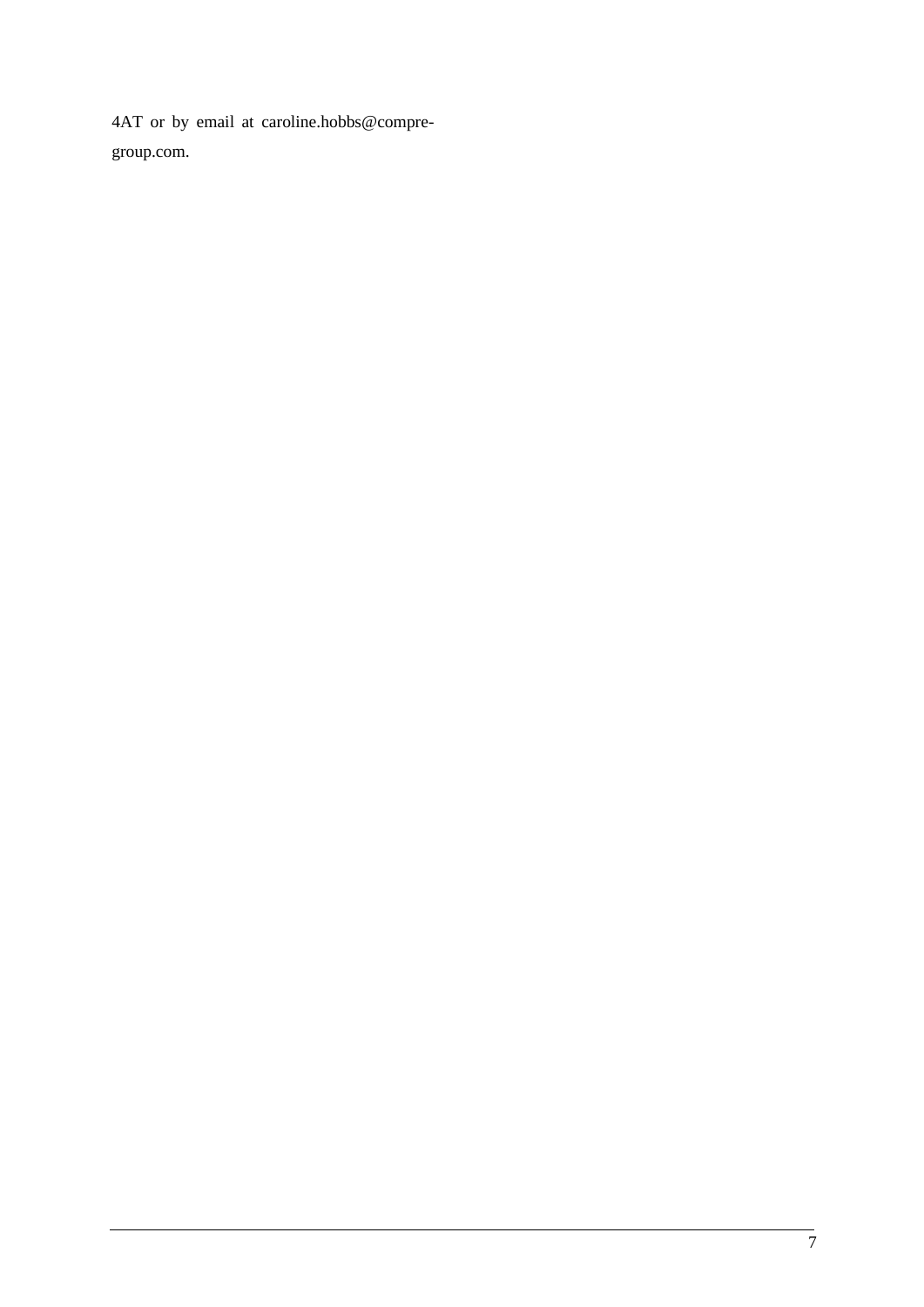## <span id="page-7-0"></span>**3. PART C: SUMMARY OF THE INDEPENDENT EXPERT'S REPORT**

The following is a summary of the Independent Expert's Report prepared by the Independent Expert, Gary Wells of Milliman LLP.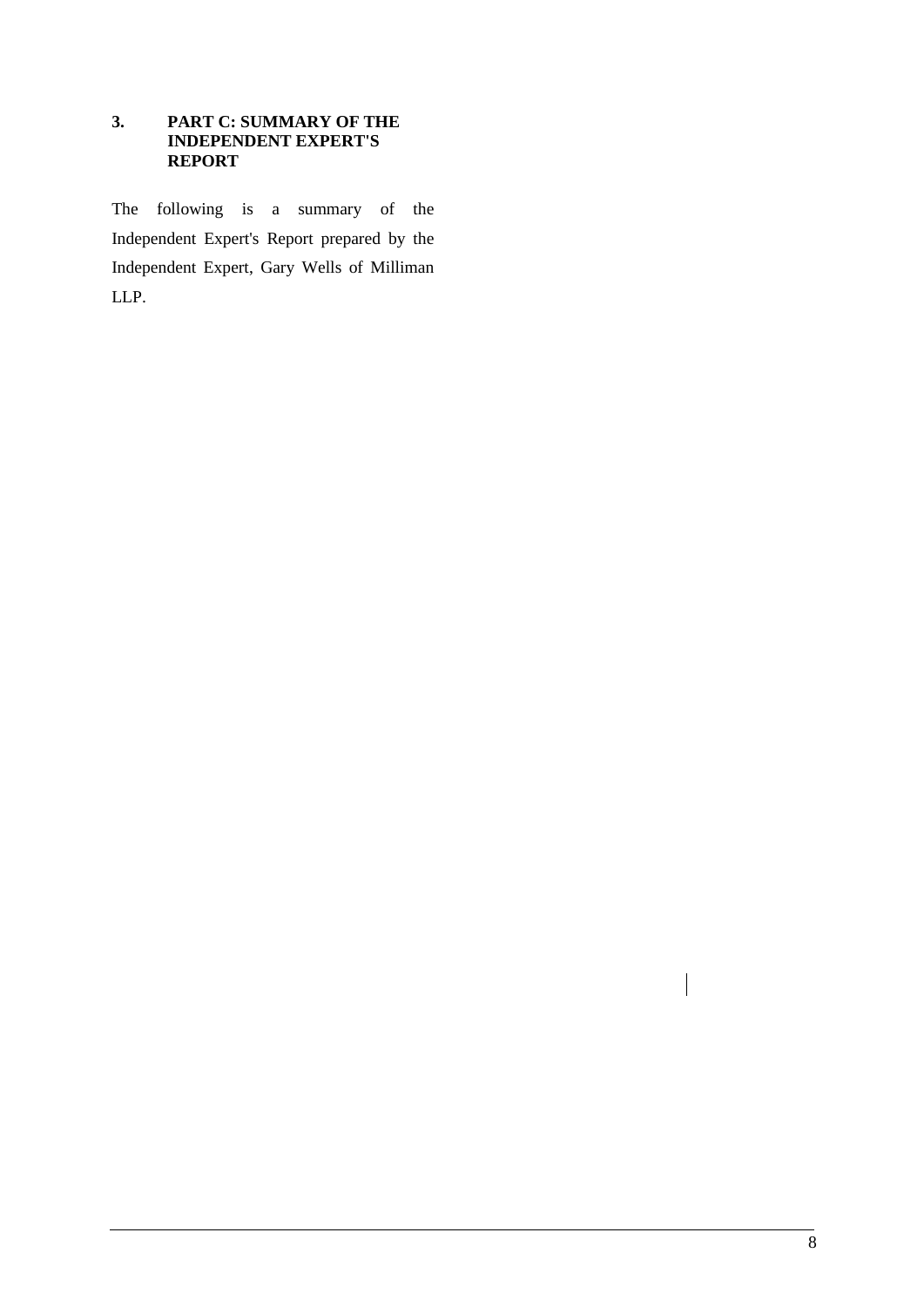## **SUMMARY OF REPORT OF THE INDEPENDENT EXPERT**

RELATING TO

THE PROPOSED TRANSFER OF THE UK BRANCH BUSINESS OF BASLER VERSICHERUNG AG, TOGETHER WITH CERTAIN OTHER (RE)INSURANCE BUSINESS EMANATING FROM THE SWISS HOME OFFICE TO BOTHNIA INTERNATIONAL INSURANCE COMPANY LIMITED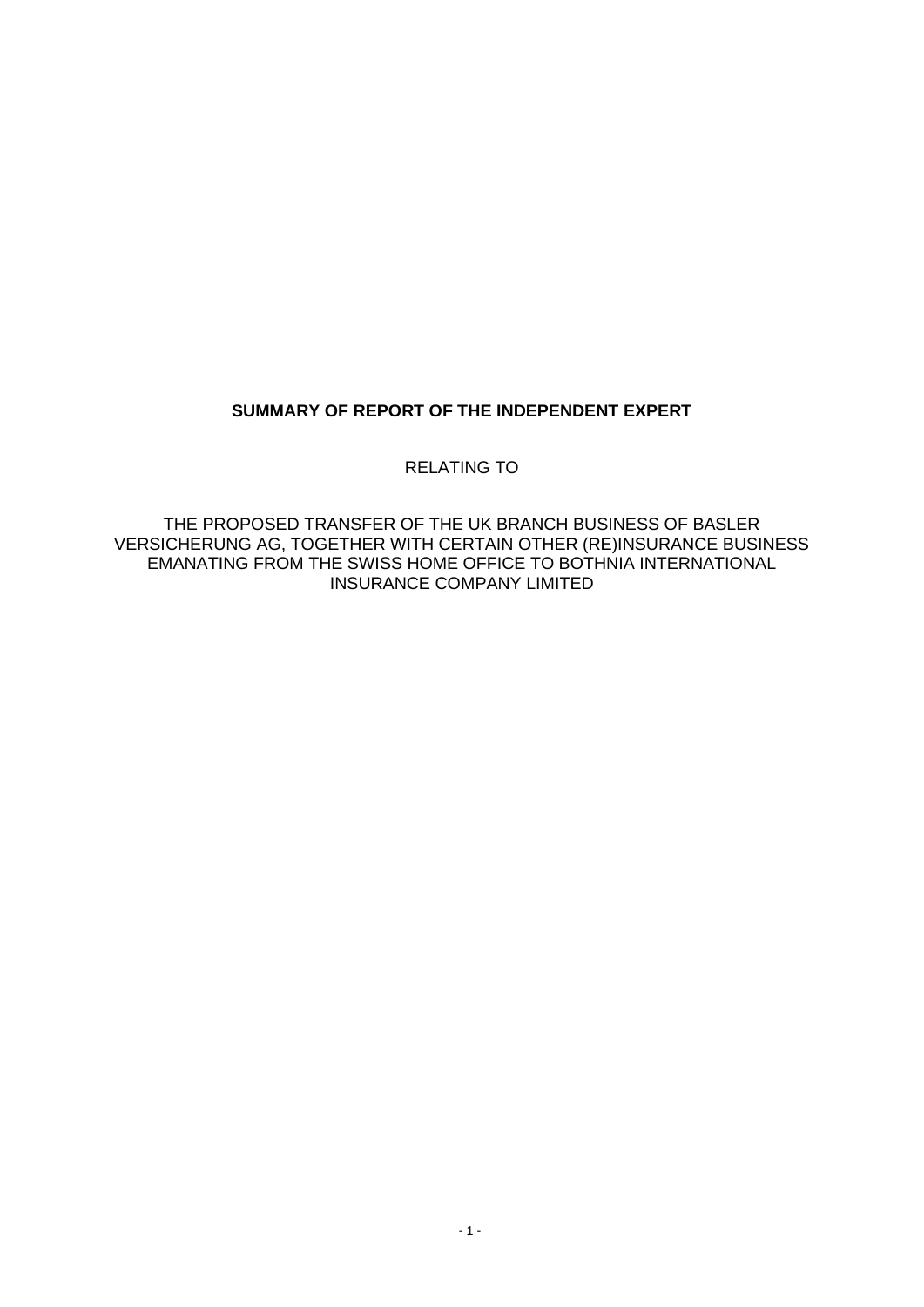## **APPENDIX**

## **SUMMARY OF THE INDEPENDENT EXPERT REPORT ON THE PART VII TRANSFER**

#### **1. About the Independent Expert's Report and this Summary**

I, Gary Wells, have prepared a report dated 13 August 2020 (the "**Report**"), having been nominated by Bothnia International Insurance Company Limited ("**Bothnia**") and Basler Versicherung AG ("**BIL**"), and approved by the PRA, as an independent expert to report on the proposed transfer of the UK branch business of BIL, together with certain other (re)insurance business emanating from the Swiss home office (collectively the "**Transferring Business**"), to Bothnia under an insurance business transfer scheme (the "**Scheme**") pursuant to Part VII of the Financial Services and Markets Act 2000 (the "**Act**").

This appendix contains a summary (the "**Summary**") of the Report, dated 13 August 2020. The Summary is subject to the same limitations on its use as those set out in the Report. The Report contains the reasoning behind my conclusions, some of the detail of which I have omitted from this Summary. The Report also includes further information regarding BIL and Bothnia that I have also not included within this Summary. While I am satisfied that this Summary provides an appropriate synopsis of the Report, reliance on this Summary alone could be misleading. Copies of the Report and any subsequent update can be obtained fro[m https://Compre-Group.com/notices/Basler-Versicherung-AG](https://compre-group.com/notices/Basler-Versicherung-AG) or may be obtained by written request to Bothnia, BIL or DLA Piper UK LLP (the solicitors acting for BIL and Bothnia). (Their contact details are provided earlier in this booklet.)

The document to which this Summary is an appendix contains a description of the proposed Scheme. Therefore, I have not included further description of the proposed Scheme within this Summary. Further, by way of background, the Report includes material regarding the insurance regulatory environments in the UK, in Switzerland and in Finland. Again, I have not included that material within this Summary, which instead focuses on what I perceive to be the security and service levels provided to policyholders and the likely effect of the proposed Scheme on policyholders of BIL and Bothnia. Items not expressly defined in this Appendix have been defined elsewhere in the document to which this Summary is an Appendix.

In the event of any conflict of interpretation between this Summary and my Report, the interpretation contained in the Report will prevail.

#### **2. Purpose of the Scheme**

On 13 May 2019, BIL entered into the Loss Portfolio Transfer Reinsurance Agreement (the "**LPTA**"), under which Bothnia assumed 100% of the Transferring Business. Under the terms of the Run-Off Management Agreement (the "**ROMA**"), Bothnia also assumed the administration of the Transferring Business. As the Transferring Business has been 100% reinsured into Bothnia, BIL's net liability in respect of the Transferring Business is nil; Bothnia ultimately carries the economic liability for the business.

The LPTA thus represents the first stage in the separation of the London Market Asbestos, Pollution, Health Hazard (and other legacy) exposures from BIL's remaining portfolio of (motor, personal accident, health, property, casualty, etc.) exposures. It further removes the significant uncertainty in the liabilities of the Transferring Business arising from exposure to Asbestos, Pollution, Health Hazard claims from BIL's remaining portfolio.

The purpose of the proposed Scheme is thus to align the legal liability for the Transferring Business with the economic liability for the Transferring Business. This will also provide finality to BIL (regarding the Transferring Business only).

Accordingly, the Scheme has been formulated to move the Transferring Business of BIL to Bothnia. To accomplish this transfer, the Court's approval is needed.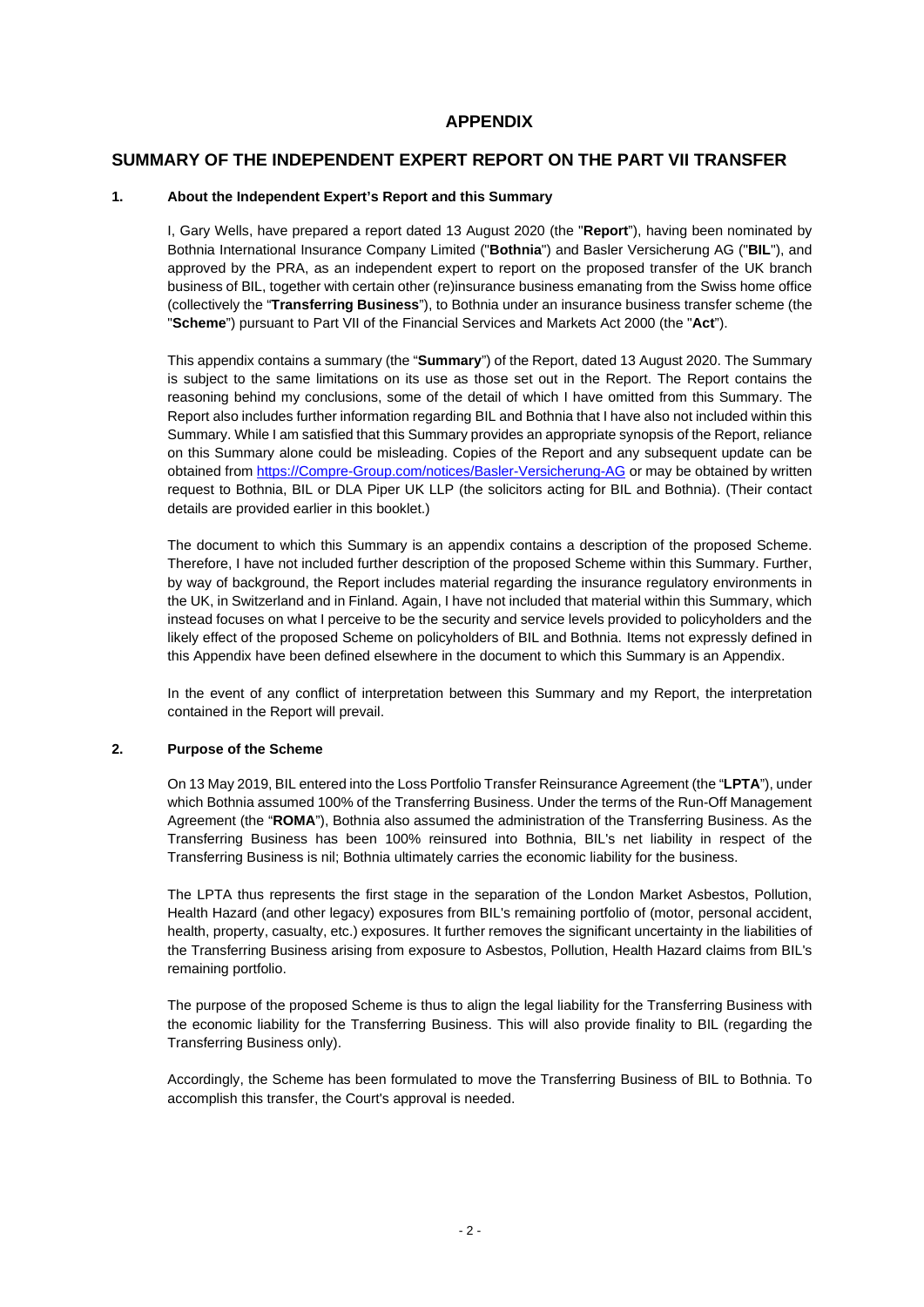#### **3. Who will be affected by the Scheme?**

I have determined that the following policyholder groups might be affected by the proposed Scheme:

- those holders of insurance and reinsurance policies issued by BIL through its branch in the UK, and those holders of UK insurance and reinsurance policies issued by BIL through its head office in Switzerland that will be transferred to Bothnia – the "**Transferring Policyholders**";
- the current policyholders of BIL who have policies that are not being transferred the "**Non-Transferring Policyholders**" and
- the current policyholders of Bothnia.

I have assessed the circumstances, security<sup>1</sup> and levels of service of each of these groups of policyholders separately and have then similarly considered the changes that the Scheme is likely to cause to those circumstances, security and levels of service. I consider that policyholders of no other insurance companies would be affected by the proposed Scheme. In my opinion:

- *the security of benefits of the Transferring Policyholders, the Non-Transferring Policyholders (of BIL) and the current policyholders of Bothnia will not be materially adversely affected by the implementation of the Scheme on the Effective Date; and*
- *the Scheme will not have an impact on the service experienced by the Transferring Policyholders, the Non-Transferring Policyholders (of BIL) and the current policyholders of Bothnia.*

Further details of the reasons for these conclusions are summarised below. For a full understanding of the conclusions that I have reached, together with the rationale for those conclusions, it is important to read the Report. It is also important that the limitations and assumptions contained therein are borne in mind when interpreting these conclusions

#### **4. Will there be any impact on the security of the Transferring Policyholders?**

A key issue that I have had to consider in the course of my work is whether there will be enough capital in Bothnia post-Scheme to avoid the Transferring Policyholders (of BIL) being materially adversely impacted. I note that, on 13 May 2019 (i.e. pre-Scheme), a loss portfolio transfer reinsurance agreement (i.e. the LPTA) was effected under which Bothnia wholly reinsured the Transferring Business. Therefore, the liabilities of the Transferring Business are currently part of Bothnia's overall business.

<sup>1</sup> I use four qualitative terms (based on capital cover ratios or "**CCRs**") to describe the financial status of BIL and Bothnia, assigning increasing levels of financial strength:

 <sup>&</sup>quot;**sufficiently capitalised**" means that the company's financial resources ("**Own Funds**" 1 ) lie between 100% and 119% of regulatory capital requirements;

 <sup>&</sup>quot;**more than sufficiently capitalised**" means that the company's financial resources (Own Funds) lie between 120% and 149% of regulatory capital requirements;

 <sup>&</sup>quot;**well-capitalised**" means that the company's financial resources (Own Funds) lie between 150% and 199% of regulatory capital requirements, and

 <sup>&</sup>quot;**very well-capitalised**" means that the company's financial resources (Own Funds) are in excess of 200% of regulatory capital requirements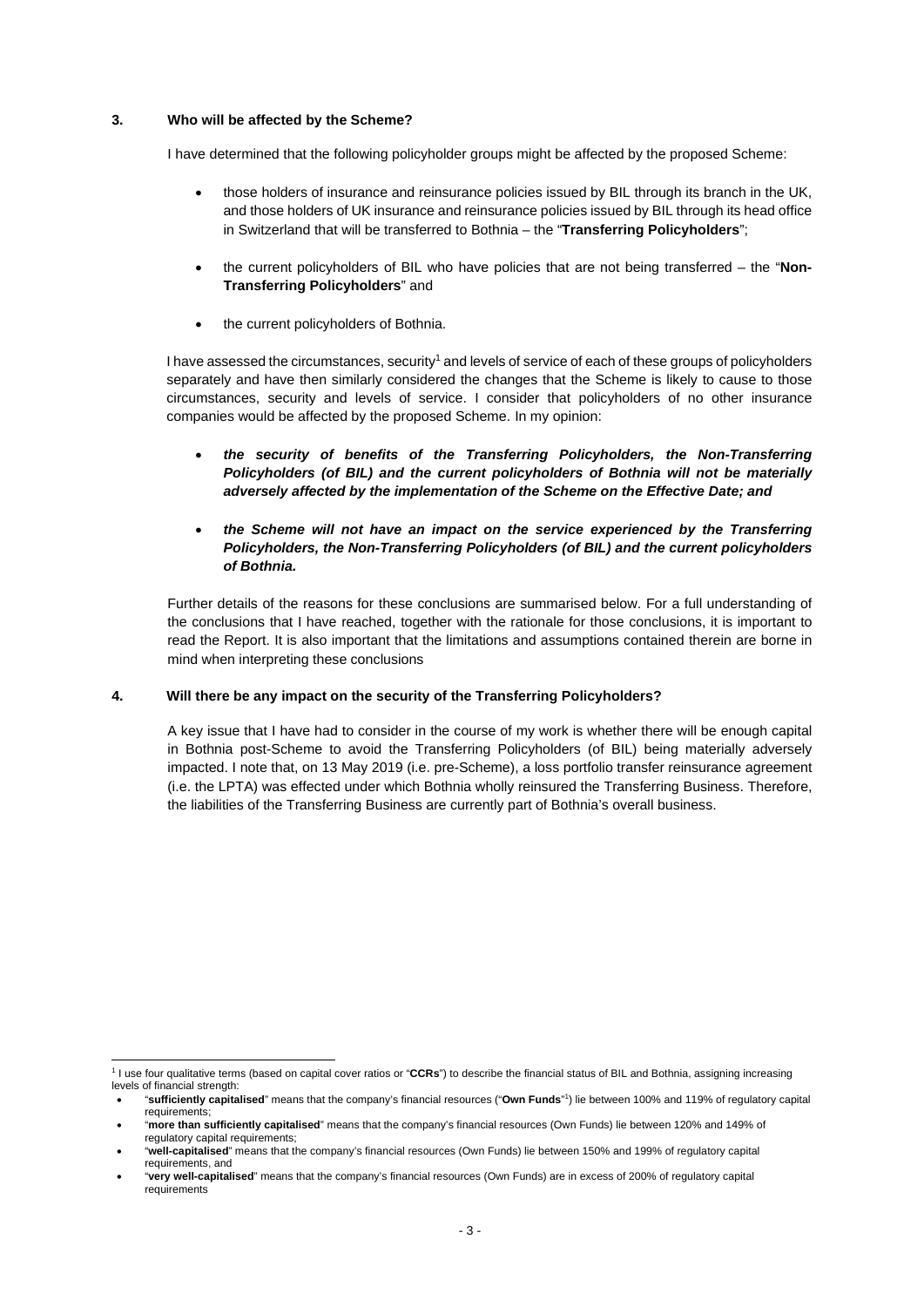I have reviewed the key components of the calculation of the solvency requirements relative to the Own Funds available to meet such solvency requirements, for each of BIL and Bothnia, using both current and forward-looking measures of those requirements. I have noted that:

- BIL was a very well-capitalised company as at 31 December 2019, and is forecast to be a very well-capitalised company on the Effective Date (anticipated to be 31 December 2020); and
- As the Transferring Business is already part of Bothnia, via the LPTA, its liabilities are currently modelled by Bothnia in its Solvency II standard formula SCR calculation. As a result, the Scheme will not have a significant impact on Bothnia's SCR or Own Funds. Further, Bothnia is forecast to be a well-capitalised company on the Effective Date.

While the CCR for Transferring Policyholders (based on the regulatory capital requirement) would appear to deteriorate as a result of the Scheme, it is projected to remain materially above 100%, and, as such, is sufficient to meet Bothnia's policyholder obligations under a variety of stress scenarios that I have considered.

I have also considered the risk profiles of BIL and Bothnia, including what the risk profile(s) of Bothnia (and BIL) would look like after the Scheme is implemented.

I note that parts of the Transferring Business were written through the Institute of London Underwriters (the "**ILU**"), which required that a guarantee be provided in support of the business written where, in the unlikely event that BIL was unable to make the full payment to policyholders covered by the guarantee, the guarantor (BIL's parent company) would pay the outstanding balance. Those Transferring Policyholders who currently benefit from the ILU guarantee will not be materially adversely affected by the Scheme as it is planned that they will continue to benefit from the replacement ILU guarantee to be actioned by the Compre Group ahead of the implementation of the Scheme.

I also note that, as mentioned above, the Transferring Policyholders are projected to be in a wellcapitalised company following the implementation of the Scheme. This means that the risk of insolvency of Bothnia post-Scheme appears to me presently to be low. I am therefore satisfied that the potential change in the wind-up priorities of the Transferring Policyholders that would be caused by the Scheme will have no material impact on the security of benefits of the Transferring Policyholders.

*These different aspects are not wholly quantifiable and hence are not directly comparable with one another. Taking all of these aspects into account, I have concluded that, on an on-going basis, the security of the Transferring Policyholders will not be materially adversely affected by differences in the financial strength between BIL and Bothnia*.

## **5. Will there be any impact on the security of the remaining policyholders of BIL?**

As the Transferring Business is currently a small part of BIL's book of business (less than 1% of BIL's gross technical provisions as at 31 December 2019) and is already 100% reinsured into Bothnia, the Non-Transferring Policyholders will be, to all intents and purposes, unaffected by the Scheme.

As a result of the LPTA, BIL's assets reduced by the premium paid to Bothnia, and liabilities reduced by a similar (but slightly larger amount), i.e. all other things being equal BIL's risk-bearing capital increased slightly. This position is not altered by the proposed Scheme.

The only component of the (regulatory) target capital that would be impacted by the Scheme would be reinsurance credit risk, which would reduce slightly (as the credit risk from the LPTA falls away). Therefore, the effect of the Scheme would be to reduce the target capital slightly and thus to increase, also slightly, the CCR enjoyed by the Non-Transferring Policyholders.

I note that, in the unlikely event of BIL's insolvency post-Scheme, the Non-Transferring Policyholders will continue to have first call on the tied-assets, which is the same position as in the equally unlikely event of BIL's insolvency pre-Scheme.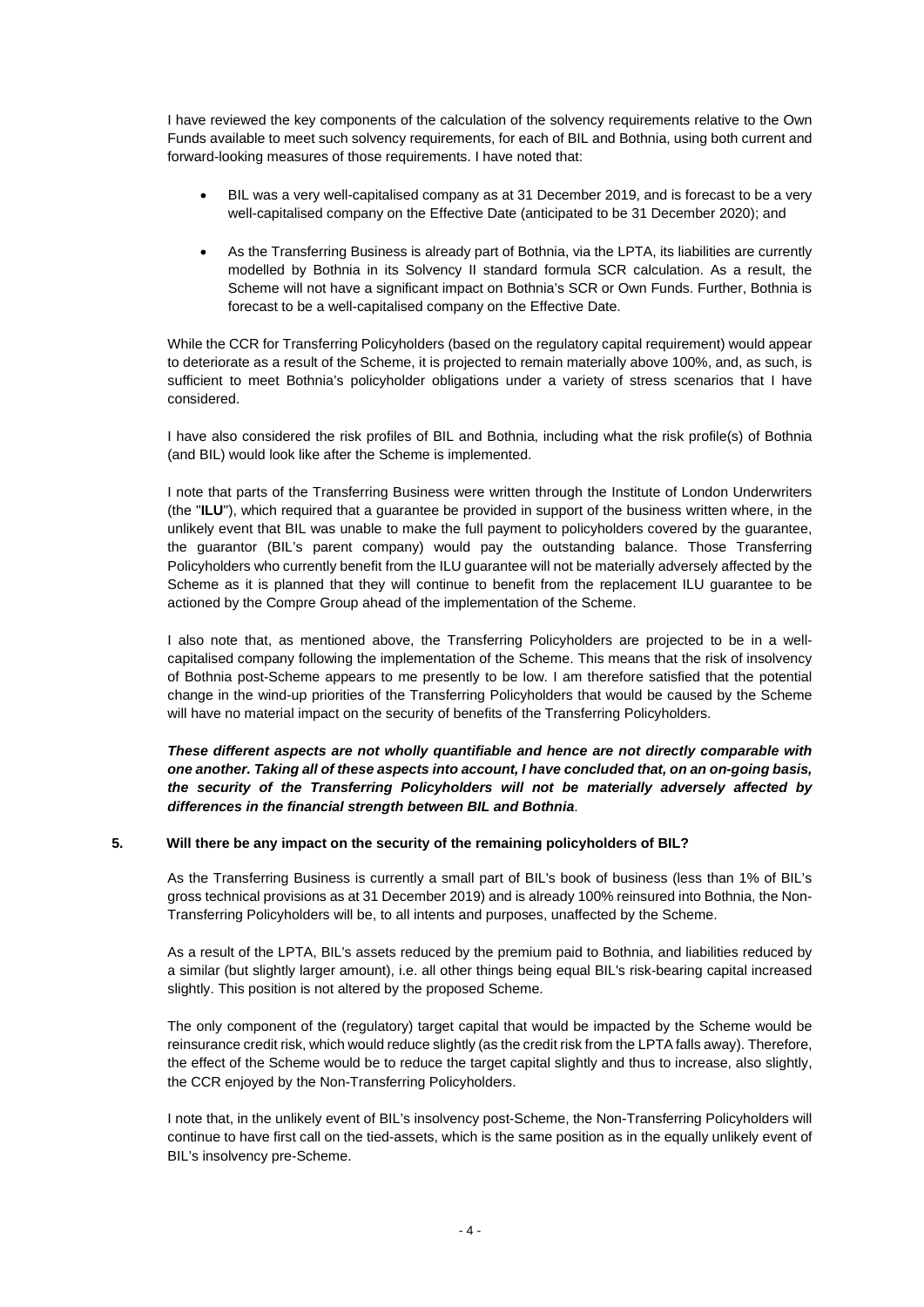#### *I have concluded that the impact of the proposed Scheme on the security of the Non-Transferring policyholders will be negligible and not adverse*.

#### **6. Will there be any impact on the security of the current policyholders of Bothnia?**

If the Scheme were not implemented, Bothnia's current policyholders would remain with a medium-sized, well-capitalised company (specialising in the acquisition of run-off portfolios).

In assessing the likely effect of the Scheme on the policyholders of Bothnia, the main risk to consider would normally be that the liabilities from the Transferring Business currently in BIL deteriorate post-Scheme to such an extent that Bothnia's solvency is threatened. However, as outlined above, the Transferring Business has already been wholly reinsured into Bothnia pre-Scheme, via the LPTA.

The Transferring Business reinsured under the LPTA is itself wholly retroceded by Bothnia to London & Leith PCC SE ("**LLSE**"), a Compre Group company, on a fully collateralised basis via an intra-group reinsurance agreement (the "**IGRA**"). On the implementation of the Scheme, the policyholders of the Transferring Business will become policyholders of Bothnia (noting that the LPTA will remain in-force to provide continuing coverage for any Excluded Polices<sup>2</sup>, of which none are expected). Further, the IGRA will continue to reinsure the Transferring Business (albeit now on a direct reinsurance basis), so, for all practical purposes, there will be no change to the balance sheet strength enjoyed by the policyholders of Bothnia (including the Transferring Policyholders).

I note that, while moving the Transferring Business into Bothnia under the Scheme will have no impact on Bothnia's reserves or risk exposures at the Effective Date, it will lead to a small increase in counterparty default risk, because of the transfer of those (re)insurance contracts pertaining to the Transferring Business, and therefore a small increase in the standard formula SCR (of circa 1%). However, an increase in the SCR of this magnitude will not materially alter the CCR of Bothnia, and I believe will not represent a material reduction in the security afforded to the current policyholders of Bothnia.

As above, I note that, post-Scheme, on a forward-looking basis, the policyholders of Bothnia (including the Transferring Policyholders) are forecast to be in a well-capitalised company. This means that the risk of insolvency of Bothnia post-Scheme appears to me presently to be low. I am therefore satisfied that any potential change in the wind-up priorities of the current policyholders of Bothnia that would be caused by the Scheme will have no material impact on the security of benefits of the current policyholders of Bothnia.

#### *I have concluded that the security of the existing policyholders of Bothnia will not be materially adversely affected by the Scheme*.

#### **7. Will the proposed Scheme affect levels of service?**

From 13 May 2019, Bothnia assumed responsibility for the administration of all of the Transferring Business (on an indefinite basis) as per the ROMA. This arrangement will be unaffected by the implementation of the Scheme and so, post the Effective Date, the Transferring Business will continue to be administered by Bothnia. There will also be no change to the administration of the Non-Transferring Business of BIL or the existing business of Bothnia.

If the Scheme is not implemented, the ROMA (and LPTA) will continue in effect, in the absence of any material breach, insolvency, or regulatory problem that would mean that obligations could not be performed on a compliant basis. In other words, Bothnia will continue to undertake the administration and servicing of the Transferring Business under the ROMA if the Scheme is not implemented.

#### *I have therefore concluded that no group of policyholders will suffer any significant changes in service standards whether the proposed Scheme is implemented or not*.

 ${}^{2}$  An Excluded Policy is a contract of insurance or reinsurance written or assumed by BIL under which any liability remains unsatisfied or outstanding as at the Effective Date and which, for any reason, is not transferred by order of the Court pursuant to Part VII of FSMA on the Effective Date. No Excluded Policies are anticipated under the Scheme.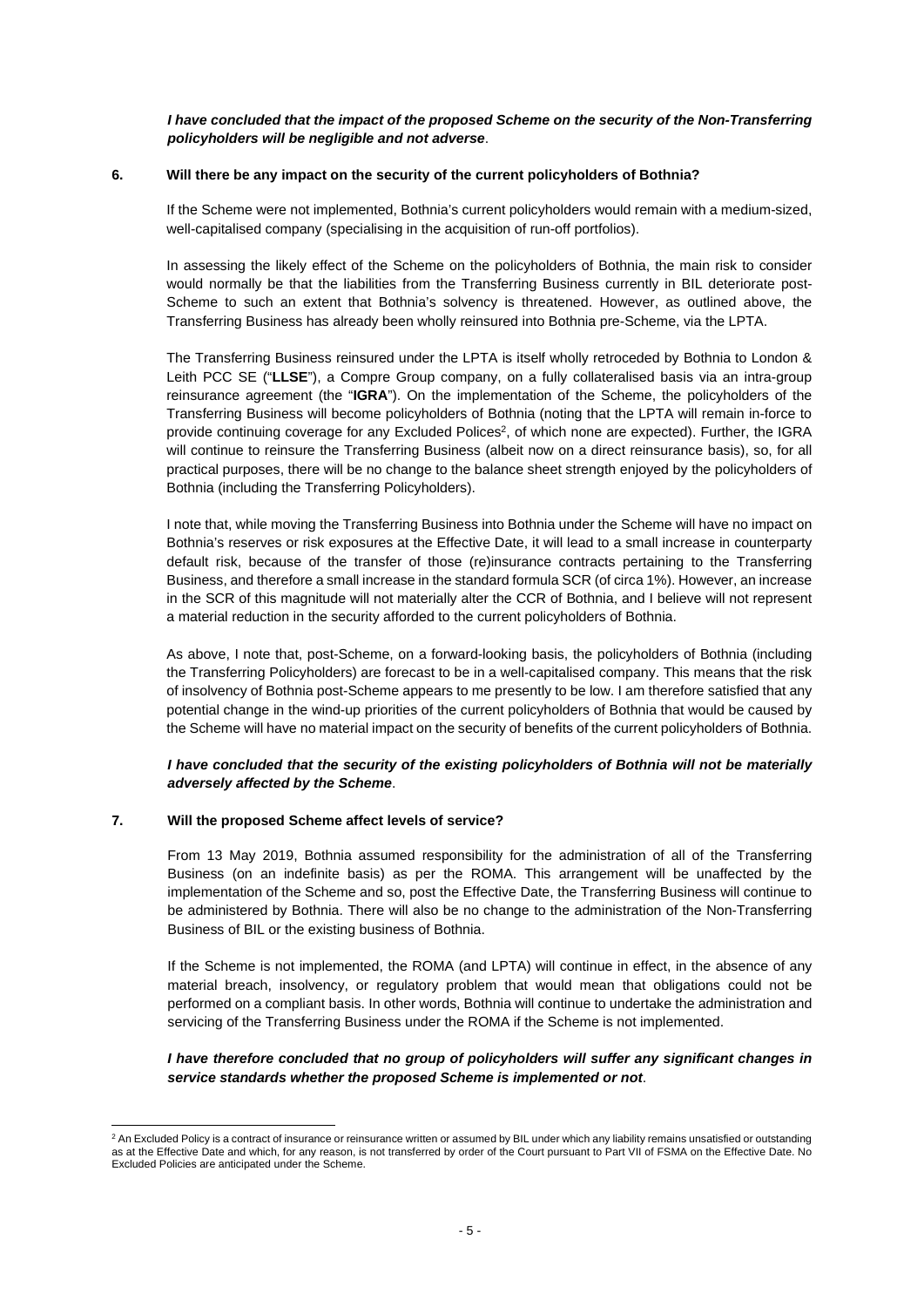#### **8. Will the proposed Scheme affect dispute resolution and/or compensation levels?**

#### Policyholders Compensation

The UK's Financial Services Compensation Scheme (the "**FSCS**") is a policyholder protection scheme intended to pay the claims of eligible claimants<sup>3</sup> in the event of an insolvency of their insurer.

BIL is a Swiss-regulated entity with a UK Branch (i.e. it has an establishment in the UK). As such, pre-Scheme, the Transferring Policyholders (with policies written through the UK branch) may be eligible for compensation under the FSCS.

The other part of the Transferring Business is comprised of (re)insurance contracts written through the Swiss head office of BIL. As such, these Transferring Policyholders are not eligible for protection under the FSCS, although, pre-Scheme, they may be eligible for protection under the National Guarantee Fund<sup>4</sup> (the "**NGF**") with respect to MTPL claims.

On the Effective Date, the Transferring Policyholders will be moved to Bothnia, a Finnish-regulated entity (without a UK branch). As such, post-Scheme, the Transferring Policyholders will no longer be eligible for compensation under the FSCS (or NGF) regardless of whether or not they were eligible pre-Scheme.

Based on analysis undertaken by Bothnia, I consider it likely that very few (if any) Transferring Policyholders are currently eligible to access of the FSCS (or the FOS, as defined below). I am also informed by Bothnia that those Transferring Policyholders with policies written through the Swiss head office are companies and not individual, private policyholders, and are therefore unable to claim under the NGF (and/or to bring a complaint to the SOI, as defined below, in a private capacity).

I note that, as mentioned above, the Transferring Policyholders are projected to be in a well-capitalised company following the implementation of the Scheme. This means that the risk of insolvency of Bothnia post-Scheme appears to me presently to be low; therefore, the likelihood of any Bothnia policyholder wishing to access a financial compensation scheme would be equally low. I am therefore satisfied that the loss of access to FSCS (or NGF) for eligible Transferring Policyholders (likely to be very few, if any) that would be caused by the Scheme will have no material impact on the security of benefits of the Transferring Policyholders (whether or not they were eligible pre-Scheme).

The Non-Transferring Policyholders (of BIL) who were eligible for compensation under the NGF pre-Scheme would remain eligible for compensation under the NGF post-Scheme. Likewise, the current policyholders of Bothnia who may be eligible for compensation under insurance protection schemes (in Finland or elsewhere) would remain potentially eligible for compensation under them post-Scheme.

*I have therefore concluded that any loss of FSCS (or NGF) protection currently available to eligible Transferring Policyholders will not have a materially adverse effect on the security of the Transferring Policyholders*.

*I am also satisfied that the Non-Transferring Policyholders (of BIL) and the existing policyholders of Bothnia will not be adversely affected by the Scheme in relation to the FSCS (or NGF) arrangements.*

#### Dispute Resolution

The UK's Financial Ombudsman Service (the "**FOS**") is a free, independent service for resolving disputes for policyholders. The FOS has eligibility criteria that limit access to individuals or small firms (who are below defined turnover and employee number thresholds).

<sup>&</sup>lt;sup>3</sup> The FSCS has eligibility criteria, which limit access to individuals or small firms (who are below defined turnover threshold).

<sup>4</sup> The NGF covers damage caused in Switzerland by unidentified or uninsured motor vehicles, trailers, bicycles and devices assimilated to vehicles. It also intervenes in cases of bankruptcy of competent Swiss insurers providing Motor Third Party Liability ("**MTPL**") coverage.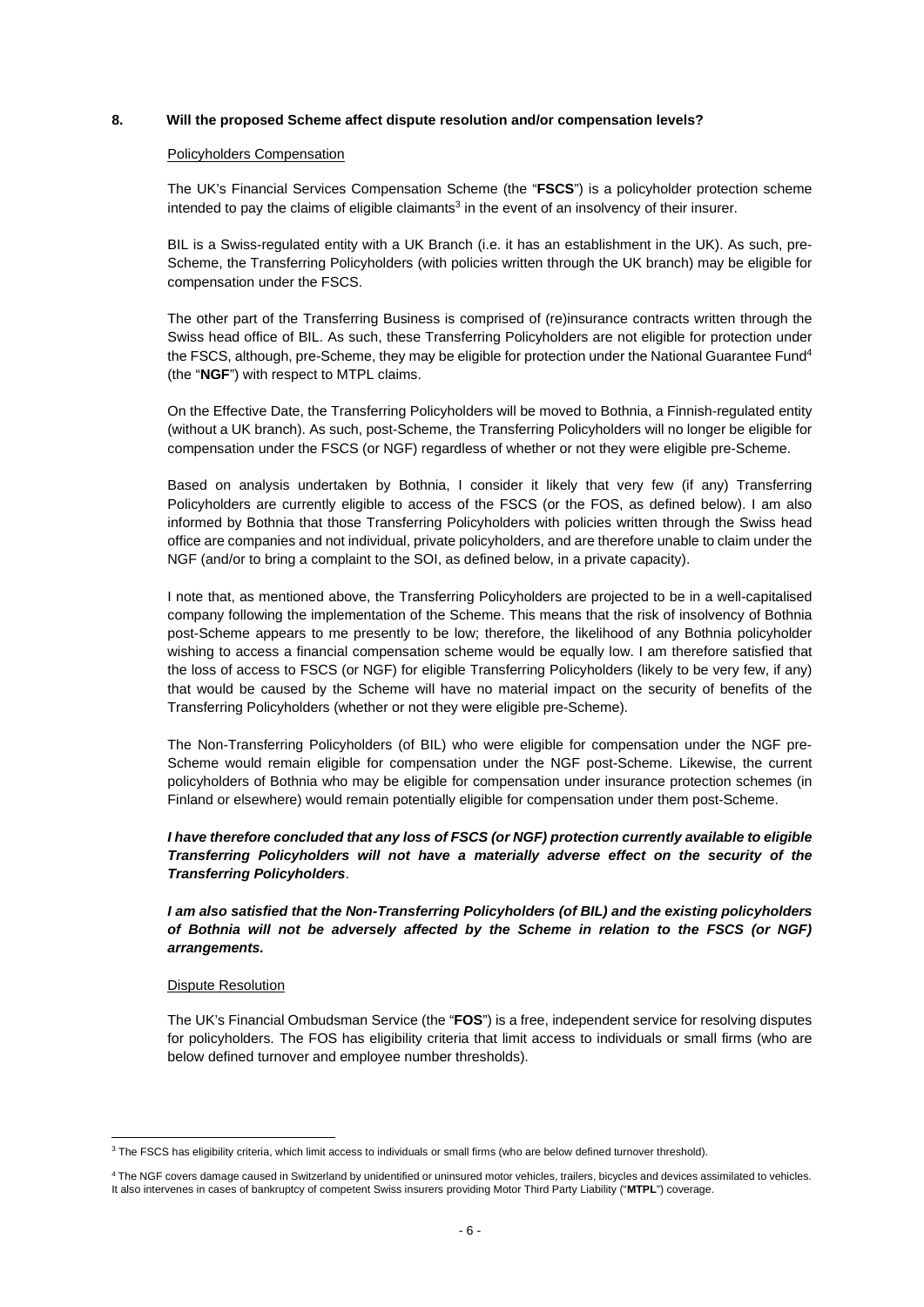The FOS compulsory jurisdiction covers complaints about the activities of a firm in the UK, which includes the UK branch of BIL. I note that, since Bothnia has voluntarily subjected itself to the jurisdiction of the FOS, the Transferring Policyholders (of the UK branch) who were able to able to access the FOS pre-Scheme would remain able to access it post the Effective Date, for so long as Bothnia continues its voluntary submission to the FOS.

I further note that those Transferring Policyholders with policies written through the Swiss head office, are companies and not individual, private policyholders, and therefore unable to bring a complaint to the Swiss Ombudsman of Insurance<sup>5</sup> (the "SOI") pre-Scheme. This situation will not change as a result of the Scheme.

The Non-Transferring Policyholders (of BIL) who were able to able to access the SOI pre-Scheme would remain able to access it post-Scheme. Likewise, the current policyholders of Bothnia able to access dispute resolution services (in Finland or elsewhere) would remain able to access them post-Scheme.

*I am satisfied that the policyholders of the Transferring Business, the Non-Transferring Policyholders (of BIL) and the existing policyholders of Bothnia will not be adversely affected by the Scheme in relation to the FOS (or SOI) arrangements.*

#### **9. Will the proposed Scheme affect regulatory standards?**

For the Non-Transferring Policyholders there will be no change to supervisory authority of BIL; this will remain as FINMA (the Swiss regulator).

For the existing policyholders of Bothnia there will be no change to supervisory authority of Bothnia; this will remain as the FIN-FSA (the Finnish regulator).

For the Transferring Policyholders:

- pre-Scheme, the supervisory authority of BIL is FINMA;
- post-Scheme, the supervisory authority of Bothnia is the FIN-FSA.

Thus, the supervisory position for the Transferring Policyholders will change as a result of the Scheme. Nonetheless, the European Commission has recognised the Swiss solvency regime as being equivalent to the EU Solvency II regime as operated by the FIN-FSA under European law (i.e. Equivalence<sup>6</sup>). I would therefore expect the prudential regulatory regime operated by the FIN-FSA (in Finland) to be substantively similar to that operated by FINMA (in Switzerland).

Further, while I anticipate that there will be differences in the manner in which FINMA and the FIN-FSA discharge their respective conduct responsibilities, I do not have any reason to believe that there will be a fundamental difference in their aims (i.e. the need to ensure the honest and equitable treatment of financial consumers and the integrity of the financial markets) and therefore in the outcomes arising for such policyholders.

*Thus, I have concluded that, while Transferring Policyholders will experience a change in the supervisor (of their insurer) as a result of the Scheme the change will not impact adversely the Transferring Policyholders to a material degree*.

<sup>&</sup>lt;sup>5</sup> The SOI is a foundation established by the Swiss Insurance Association in 1972 to receive from the public communications in respect of complaints, disputes and claims in connection with or arising out of private insurance contracts.<br><sup>6</sup> On 5 June 2015, the European Commission granted Switzerland full equivalence under Solvency II for an indefinite period (in the thre

solvency calculation, group supervision and reinsurance). Under equivalence, EU insurers can use local rules to report on their operations in Switzerland, while Swiss insurers are able to operate in the EU without complying with all EU rules. Equivalence for Switzerland provides more legal certainty for EU insurers operating in Switzerland as well as for Swiss insurance companies operating in the EU.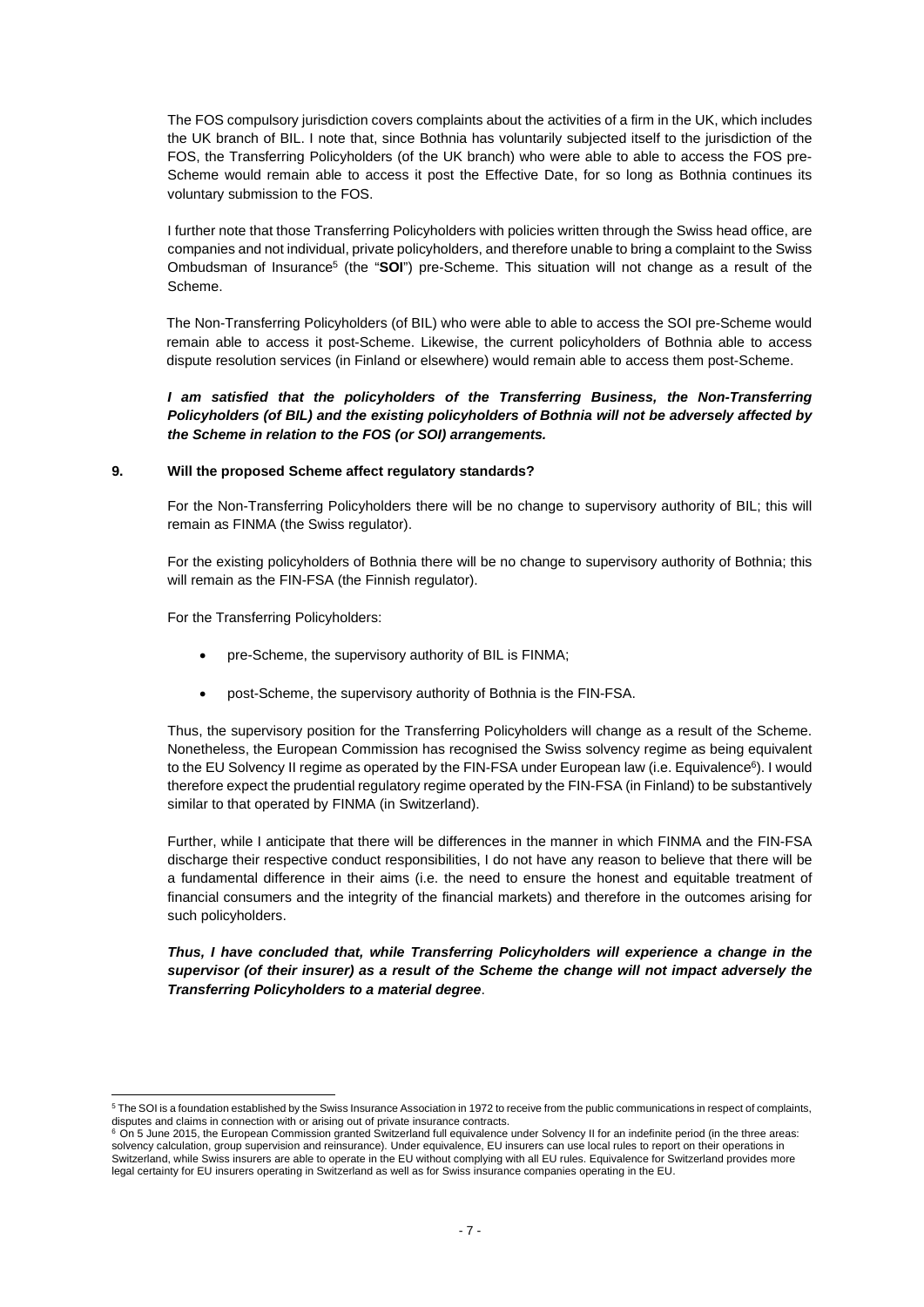#### **10. Is there an impact upon the reinsurers of BIL?**

The reinsurance arrangements of BIL in relation to the Transferring Business will transfer by virtue of the Scheme (excluding the LPTA, which will continue in-force). The transferring (third-party) reinsurance contracts will therefore continue to protect the Transferring Business, and the amount of the liabilities of each reinsurer of BIL will not change as a result of the Scheme (other than for Bothnia in respect of the LPTA, which, if there are no Excluded Policies, will reduce to zero). *For this reason, I do not consider that the existing reinsurers of BIL will be materially impacted by the Scheme*.

#### **11. Will COVID-19 affect the proposed Scheme?**

In recent months, the development of the COVID-19 pandemic has resulted in major changes in the ways that people across the UK, Europe (and beyond) live, work and interact. There is considerable uncertainty as to how long the pandemic will last and its likely effects on the economy, both globally and nationally. This has resulted in volatile movements in the financial markets. Therefore, the pandemic has affected, and might continue to affect for a long period, both Bothnia and BIL.

Work conducted separately by Bothnia and BIL indicates that the most immediate financial effects will be changes in the values of assets and increases in the insurance liabilities on their respective (solvency) balance sheets. The models indicate that COVID-19 will result in reductions in the current and projected CCRs, but not so much as to change materially the level of financial security within each of Bothnia or BIL.

Both Bothnia and BIL appear to be coping well with the operational challenges of government restrictions on movements and requirements to maintain social distancing.

The separate steps being taken by Bothnia and BIL in response to the disruption caused by COVID-19 appear to be reasonable*. I am satisfied that the Scheme will not amplify the adverse impact of COVID-19 on the financial health of Bothnia or BIL or on the service standards that they provide. I am further satisfied that none of the groups of policyholders identified above, will be materially disadvantaged by the Scheme in respect of the consequences of the COVID-19 pandemic*.

Nonetheless, given the rapidly developing nature of the COVID-19 pandemic, I will, if necessary, provide an Update Addendum to the Court immediately before the Directions Hearing; and if it were produced, the Update Addendum would be considered an integral part of the Report.

#### **12. Conclusion**

I confirm that I have been provided with access to all material facts of which I am aware and which I consider relevant in order to assess the proposals under the proposed Scheme, and I further confirm that all information that I have requested in relation to my review has been provided. I have had discussions with senior members of staff at Bothnia and BIL that have helped me to evaluate the potential impact of the proposals on all policyholders under the proposed Scheme. In carrying out my review and in producing my Report, I have relied, without detailed verification, upon the accuracy and completeness of the data and information provided to me by BIL and Bothnia. My conclusions depend on the substantial accuracy of this data, information and the underlying calculations. At the time of preparing my Report, I was unaware of any issue that might cause me to doubt the accuracy of the data and other information provided to me by BIL and Bothnia. As far as I am aware, there are no matters that I have not taken into account in undertaking my assessment of the proposed Scheme and in preparing my Report, but which nonetheless should be drawn to the attention of policyholders in their consideration of the proposed Scheme.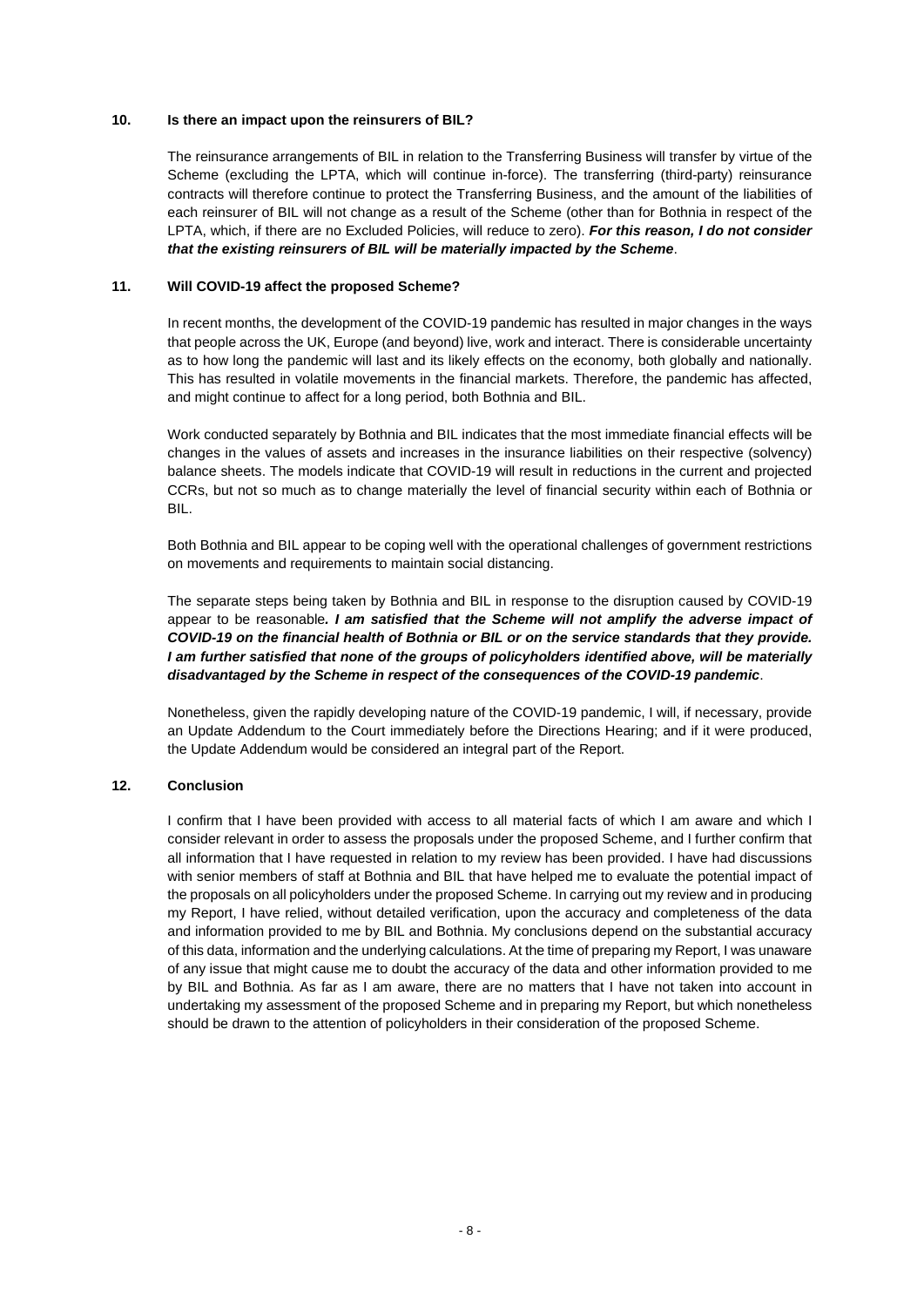*In my opinion:* 

- *the security of benefits of the Transferring Policyholders, the Non-Transferring Policyholders (of BIL) and the current policyholders of Bothnia will not be materially adversely affected by the implementation of the Scheme on the Effective Date; and*
- *the Scheme will not have an impact on the service experienced by the Transferring Policyholders, the Non-Transferring Policyholders (of BIL) and the current policyholders of Bothnia.*

#### **13. Update Report**

My analysis has been predicated upon the material supplied to me, including balance sheets and other information, based on accounting positions as at 31 December 2019, and projected over the three-year period (2020 – 2022), including an approximate allowance for the impact of COVID-19.

Shortly before the date of the Court hearing at which an order sanctioning the Scheme will be sought, I will prepare a Supplemental Report covering any relevant matters (including COVID-19) that might have arisen since the date of my Report. It is intended that the Supplemental Report will be published on the website(s) dedicated to the proposed Scheme at least one week before the date of the final Court hearing.

Gary Wells

Fellow of the Institute and Faculty of Actuaries

13 August 2020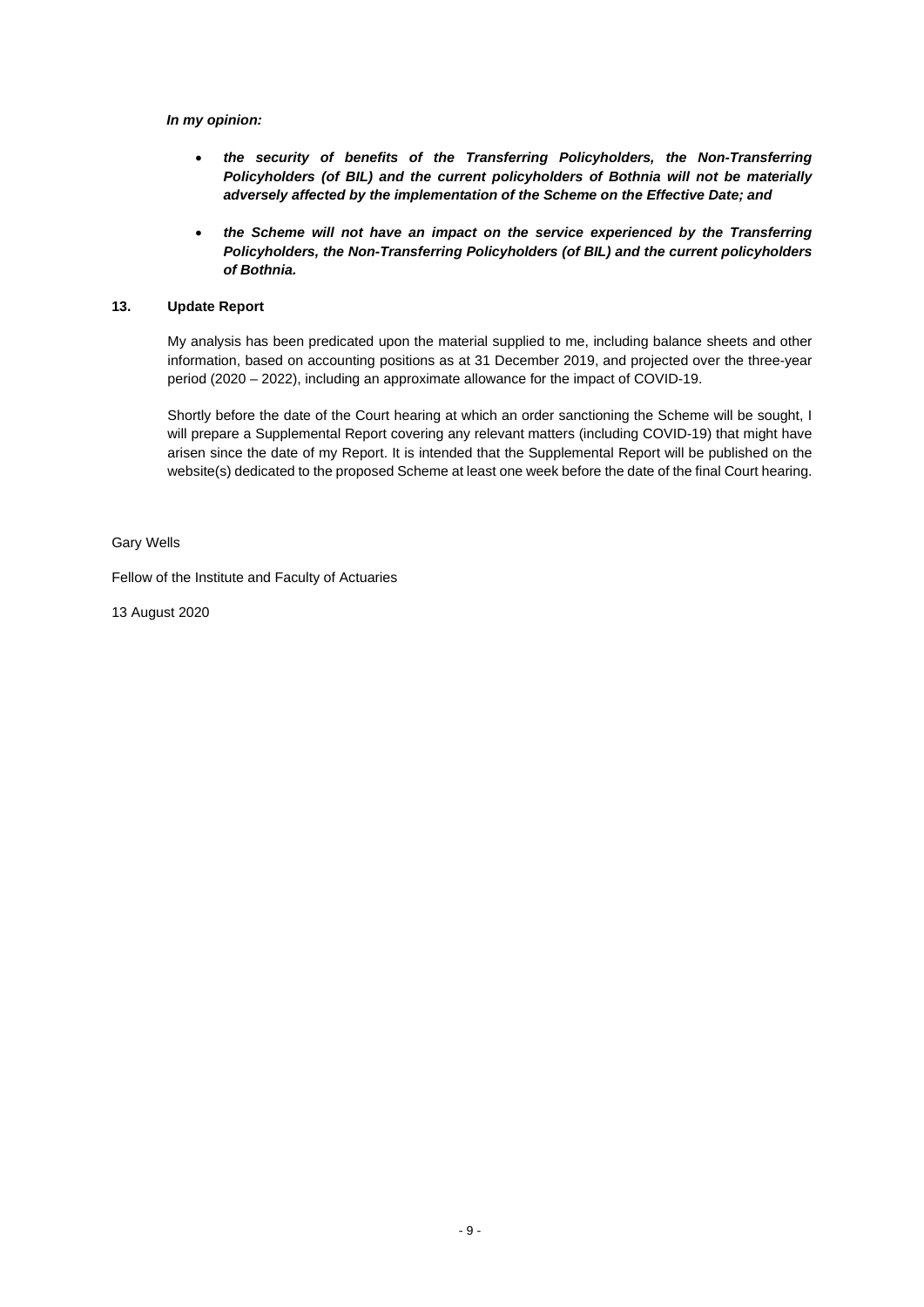## <span id="page-17-0"></span>**4. PART D: NOTICE**

## **IN THE HIGH COURT OF JUSTICE CHANCERY DIVISION COMPANIES COURT**

## **BASLER VERSICHERUNG AG**

**- and -** 

## **BOTHNIA INTERNATIONAL INSURANCE COMPANY LIMITED**

**- and -** 

## **IN THE MATTER OF THE FINANCIAL SERVICES AND MARKETS ACT 2000**

NOTICE IS HEREBY GIVEN that on 13 August 2020, Bothnia International Insurance Company Limited (**"Bothnia"**) and Basler Versicherung AG (**"Baloise"**) applied to the High Court of England and Wales (the **"Court"**) for an Order under Section 111(1) of the Financial Services and Markets Act 2000 (**"FSMA"**) sanctioning a scheme (the **"Scheme"**) providing for the transfer of the UK general insurance and reinsurance business of Baloise (save for certain limited exceptions) (the **"Transferring Business"**) to Bothnia and making ancillary provisions in connection with the Scheme under Sections 112 and 112A of FSMA (the "**Application"**).

The Scheme will result in the Transferring Business which is currently being carried on by Baloise being carried on by Bothnia.

Copies of the report on the terms of the Scheme prepared by an Independent Expert in accordance with section 109(1) of FSMA and of a statement setting out the terms of the Scheme and containing a summary of the independent expert's report, and a copy of the full Scheme document, may be obtained free of charge on the dedicated website for the Scheme at [https://Compre-](https://compre-group.com/notices/Basler-Versicherung-AG)[Group.com/notices/Basler-Versicherung-AG.](https://compre-group.com/notices/Basler-Versicherung-AG) Supporting documents and any further news about the Scheme will be posted on this website so you may wish to check for updates. You can also request free copies of any of these documents by contacting Baloise and Bothnia using the telephone number or addresses set out below.

All questions or concerns relating to the Scheme should be referred to Baloise and Bothnia using the following telephone number, address or website:

Telephone: 0203 551 6524 within the UK, or, if calling from overseas, +44 (0)203 551 6524. The lines are open from 9:00 to 17:30 (UK time) on Monday to Friday.

Address:  $5<sup>th</sup>$  Floor, 2 Seething Lane, London, EC3N 4AT

Email: caroline.hobbs@compre-group.com

The Application is expected to be heard on 14 December 2020 by a Judge of the Chancery Division of the Court at The Rolls Building, Fetter Lane, London, EC4A 1NL. If approved by the Court, it is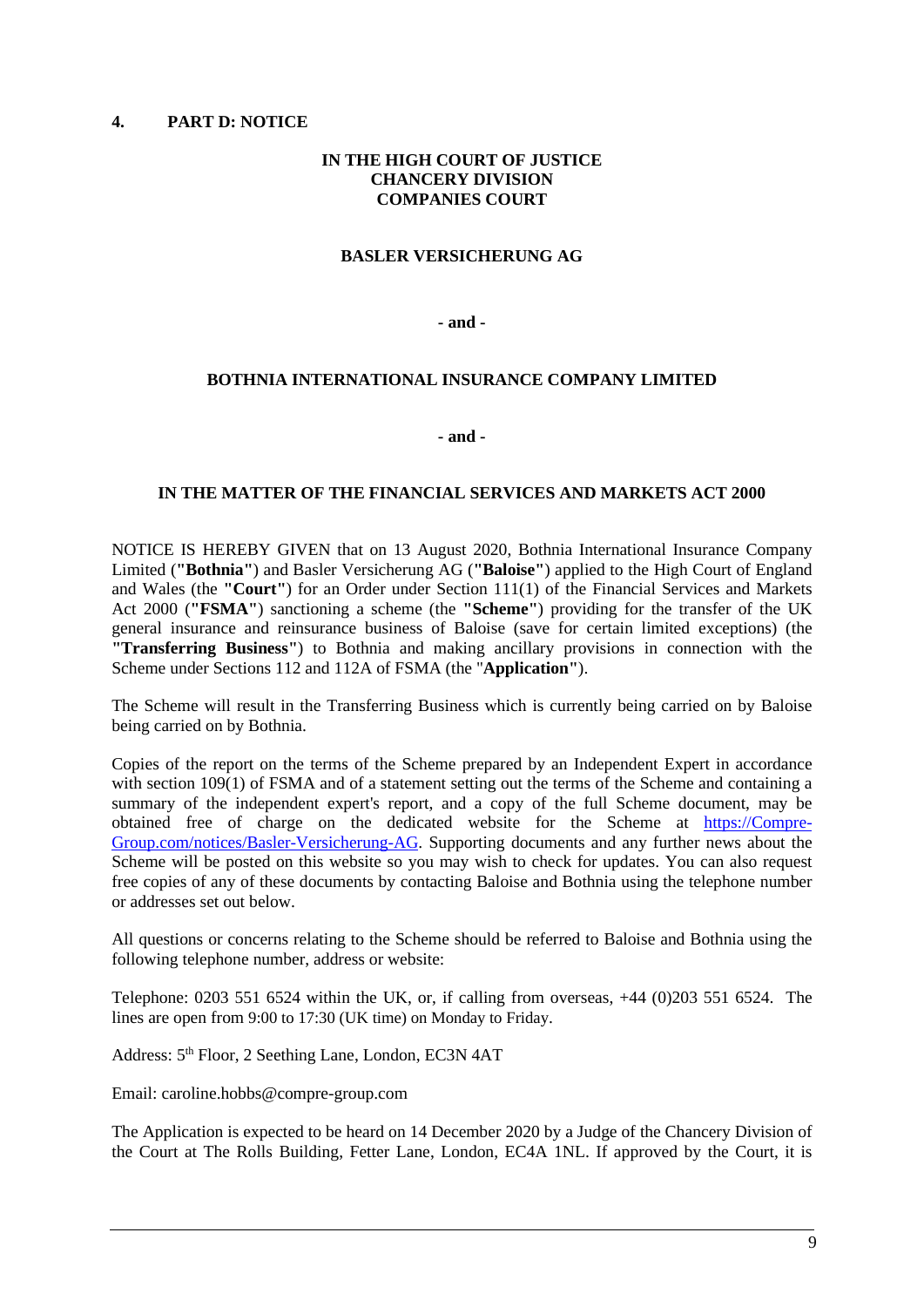currently proposed that the Scheme will take effect on 18 December 2020. In light of the current government guidelines regarding Covid-19, please note that it is possible that the hearing may take place remotely via Skype or another teleconferencing service. It is requested that if anyone intending to attend the hearing (whether in person or via a representative), informs the Transferor and the Transferee in writing via the contact details set out above as soon as possible and preferably before 1 December 2020 and set out the nature of any objection they may have. This will enable the Transferor and the Transferee to provide notification of any changes to the hearing (including any details that are necessary to attend the hearing remotely) and, where possible, to address any concerns raised in advance of the hearing.

Any person (including any policyholder of Baloise or Bothnia) who believes that he or she would be adversely affected by the carrying out of the Scheme is entitled to either make written representations or be heard (either in person or by a legal representative) at the hearing of the Application on 14 December 2020. Anyone wishing to do so is asked to give notice of such intention as soon as possible and preferably by 1 December 2020, setting out the grounds of their objection or why they consider they may be adversely affected, by writing to the address or email address above.

If the Scheme is sanctioned by the Court, it will result in the transfer of all the contracts, property, assets and liabilities relating to part of the UK general insurance and reinsurance business of Baloise to Bothnia; notwithstanding that a person would otherwise be entitled to terminate, modify, acquire or claim an interest or right or to treat an interest or right as terminated or modified in respect thereof. Any such right will only be enforceable to the extent the order of the Court makes provision to that effect.

DLA Piper LLP 160 Aldersgate Street London EC1A 4HT

Solicitors to Bothnia International Insurance Company Limited.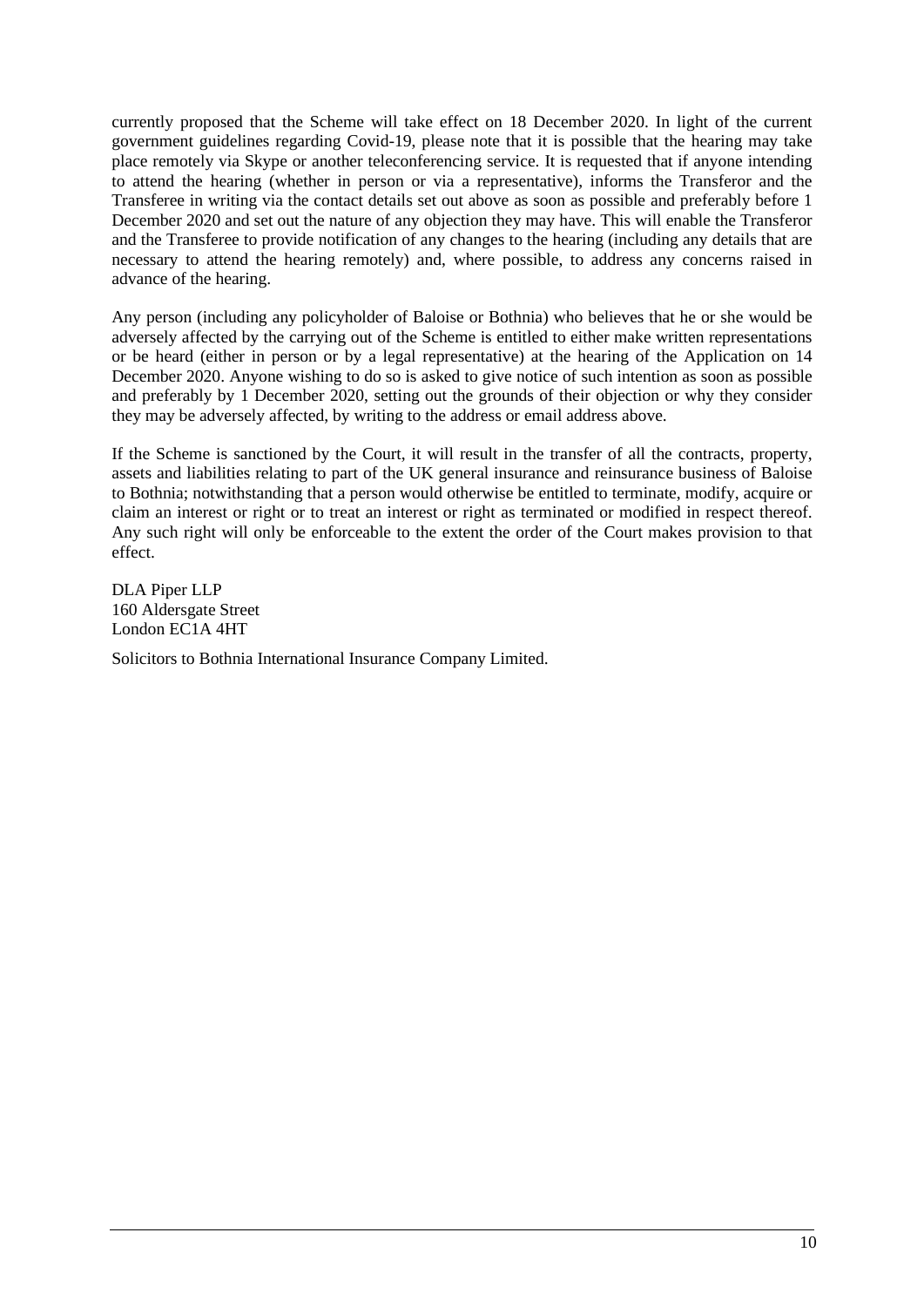## <span id="page-19-0"></span>**5. PART E: THE TRANSFERRING BUSINESS**

The Transferring Business is comprised of the

following UK general insurance and reinsurance policies:

- (a) all policies underwritten by Baloise UK Branch as a member of the following pools and underwriting agencies:
	- (i) RW Gibbon & Son Limited and/or RW Gibbon & Son (Underwriting Agencies) Limited 1950 to 1972 (the **"Gibbon Pool"**), including policies fronted by other insurers on the Transferor's behalf;
	- (ii) Lennox Underwriting Management Limited and/or Lennox Underwriting Agencies Limited 1973 to 1990 (**"Lennox"**);
	- (iii) H.S. Weavers (Underwriting) Agencies Limited 1963 to 1966 (**"Weavers**  Pool"), including policies fronted by other insurers on the Transferor's behalf;
	- (iv) Orion lnsurance Company Limited under an aviation underwriting agency agreement 1972 to 1990 (**"Orion Pool"**);
	- (v) Baloise Underwriting Agency including business underwritten by the Howden Underwriting Group 1963 to 1968 (**"BALAG"**); and
	- (vi) Groves John & Westrup Ltd. and/or Pemberton, Westrup & Co (**"Grove"**).
- (b) all policies underwritten by/and or procured on behalf of Baloise:
	- (i) C. R. Driver & Company Limited or Anglo-Portuguese Agencies Ltd. 1963 to 1966 (**"Drivers"**);
	- (ii) BVF (Underwriting Management) Ltd and/or Bevington Vaizey & Foster Limited and/or Bevington Vaizey & Foster (Reinsurance) Limited 1964 and 1967 (**"BVF Pool"**);
	- (iii) C. E. Golding and Company Ltd. and/or C. E. Golding & Company (Insurance and Reinsurance) Limited 1962 to 1966 (**"Golding"**);
	- (iv) Alexander Howden & Co Ltd. and/or any company forming part of the Alexander Howden Group in respect of: